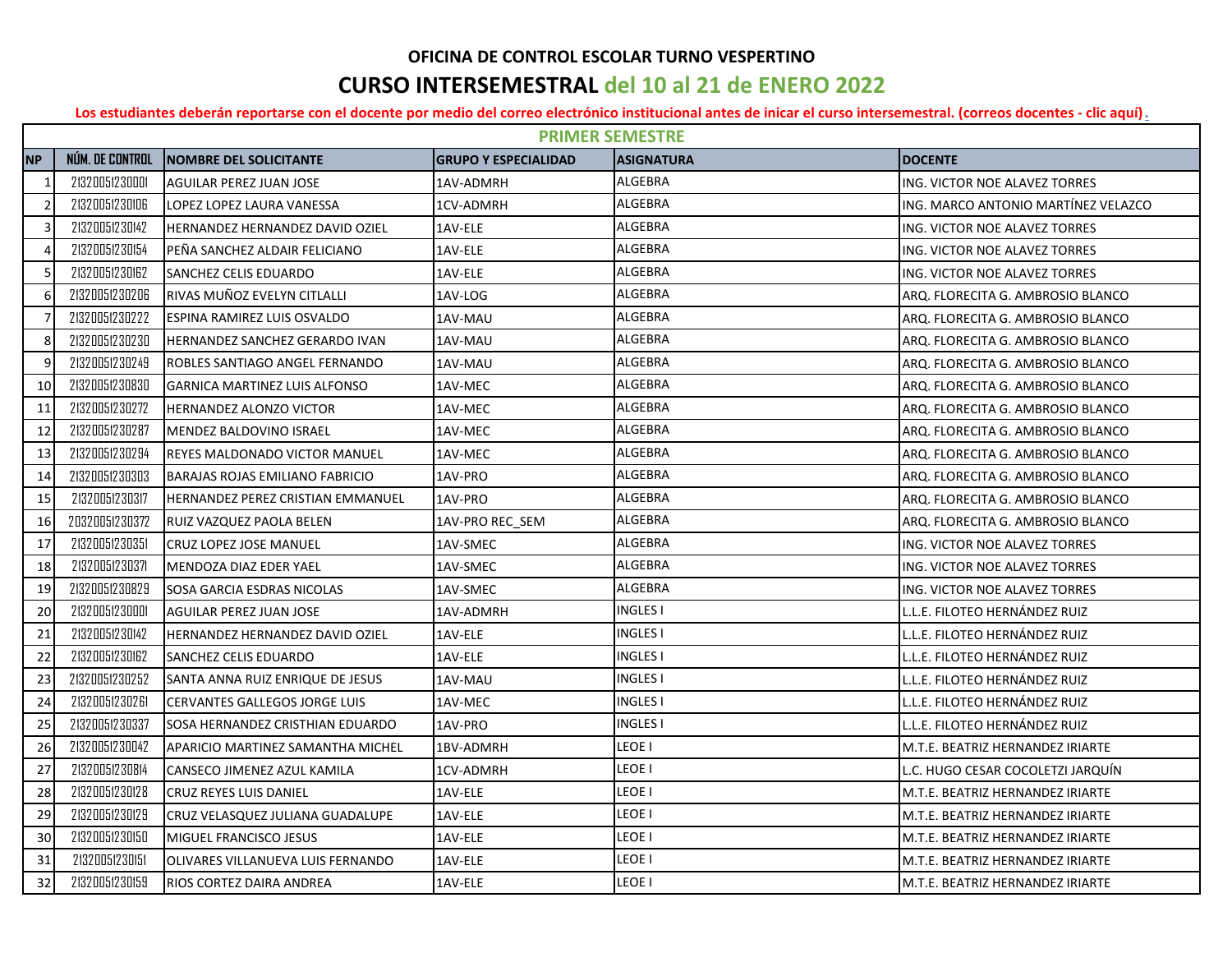| 21320051230195<br>33 | MARTINEZ MARTINEZ YOSSELIN            | 1AV-LOG           | LEOE I        | L.C. HUGO CESAR COCOLETZI JARQUİN    |
|----------------------|---------------------------------------|-------------------|---------------|--------------------------------------|
| 21320051230228<br>34 | HERNANDEZ JARQUIN DIEGO ALBERTO       | 1AV-MAU           | LEOE I        | M.M. ANAVELIA MIRANDA LÓPEZ          |
| 21320051230230<br>35 | <b>HERNANDEZ SANCHEZ GERARDO IVAN</b> | 1AV-MAU           | LEOE I        | M.M. ANAVELIA MIRANDA LÓPEZ          |
| 21320051230261<br>36 | <b>CERVANTES GALLEGOS JORGE LUIS</b>  | 1AV-MEC           | LEOE I        | L.C. HUGO CESAR COCOLETZI JARQUÍN    |
| 21320051230285<br>37 | MARTINEZ VILLAVICENCIO YAEL           | 1AV-MEC           | LEOE I        | L.C. HUGO CESAR COCOLETZI JARQUÍN    |
| 21320051230294<br>38 | REYES MALDONADO VICTOR MANUEL         | 1AV-MEC           | LEOE I        | C. HUGO CESAR COCOLETZI JARQUİN      |
| 21320051230328<br>39 | ORTIZ MARAVER NADEZHDA YUTZIL         | 1AV-PRO           | LEOE I        | M.T.E. BEATRIZ HERNANDEZ IRIARTE     |
| 20320051230372<br>40 | RUIZ VAZQUEZ PAOLA BELEN              | 1AV-PRO REC SEM   | LEOE I        | M.T.E. BEATRIZ HERNANDEZ IRIARTE     |
| 21320051230829<br>41 | SOSA GARCIA ESDRAS NICOLAS            | 1AV-SMEC          | LEOE I        | L.C. HUGO CESAR COCOLETZI JARQUÍN    |
| 20320051230634<br>42 | DE LA ROSA ZIGA CHRISTIAN BARUC       | 1AV-ADMRH REC SEM | <b>LOGICA</b> | M.C.E. ARIADNA C. NAVARRO CARBALLIDO |
| 21320051230021<br>43 | JARQUIN TEPOX SHAMNA NOEMI            | 1AV-ADMRH         | <b>LOGICA</b> | M.C.E. ARIADNA C. NAVARRO CARBALLIDO |
| 21320051230029<br>44 | PACHECO ZAPIAIN CARLOS EMILIANO       | 1AV-ADMRH         | LOGICA        | M.C.E. ARIADNA C. NAVARRO CARBALLIDO |
| 21320051230033<br>45 | SAN PABLO IBAÑEZ SAMUEL EDUARDO       | 1AV-ADMRH         | LOGICA        | M.C.E. ARIADNA C. NAVARRO CARBALLIDO |
| 21320051230042<br>46 | APARICIO MARTINEZ SAMANTHA MICHEL     | 1BV-ADMRH         | <b>LOGICA</b> | M.C.E. ARIADNA C. NAVARRO CARBALLIDO |
| 21320051230087<br>47 | BARRANCO GRACIA WENDY DANIELA         | 1CV-ADMRH         | LOGICA        | M.C.E. ISIDRO LUIS JUÁREZ            |
| 20320051230507<br>48 | MARTINEZ HERNANDEZ LUIS FERNANDO      | 1CV-ADMRH         | LOGICA        | M.C.E. ISIDRO LUIS JUÁREZ            |
| 21320051230154<br>49 | PEÑA SANCHEZ ALDAIR FELICIANO         | 1AV-ELE           | <b>LOGICA</b> | M.C.E. ISIDRO LUIS JUÁREZ            |
| 21320051230155<br>50 | PEREZ CANO ANGEL NOE                  | 1AV-ELE           | LOGICA        | M.C.E. ISIDRO LUIS JUÁREZ            |
| 21320051230245<br>51 | RAMIREZ MARTINEZ IAN                  | 1AV-MAU           | LOGICA        | M.C.E. ISIDRO LUIS JUÁREZ            |
| 21320051230249<br>52 | ROBLES SANTIAGO ANGEL FERNANDO        | 1AV-MAU           | LOGICA        | M.C.E. ISIDRO LUIS JUAREZ            |
| 21320051230252<br>53 | SANTA ANNA RUIZ ENRIQUE DE JESUS      | 1AV-MAU           | LOGICA        | M.C.E. ISIDRO LUIS JUÁREZ            |
| 21320051230255<br>54 | TOLEDO ZARATE AXEL JESUS              | 1AV-MAU           | <b>LOGICA</b> | M.C.E. ISIDRO LUIS JUÁREZ            |
| 21320051230830<br>55 | <b>GARNICA MARTINEZ LUIS ALFONSO</b>  | 1AV-MEC           | LOGICA        | M.C.E. ISIDRO LUIS JUÁREZ            |
| 21320051230285<br>56 | MARTINEZ VILLAVICENCIO YAEL           | 1AV-MEC           | LOGICA        | M.C.E. ISIDRO LUIS JUÁREZ            |
| 21320051230287<br>57 | MENDEZ BALDOVINO ISRAEL               | 1AV-MEC           | LOGICA        | M.C.E. ISIDRO LUIS JUÁREZ            |
| 21320051230289<br>58 | OLVERA CHAVEZ JOSHUA JARED            | 1AV-MEC           | <b>LOGICA</b> | M.C.E. ISIDRO LUIS JUÁREZ            |
| 21320051230307<br>59 | CARREÑO AGUILAR CATHERINE REBECA      | 1AV-PRO           | LOGICA        | M.C.E. ARIADNA C. NAVARRO CARBALLIDO |
| 21320051230317<br>60 | HERNANDEZ PEREZ CRISTIAN EMMANUEL     | 1AV-PRO           | LOGICA        | M.C.E. ARIADNA C. NAVARRO CARBALLIDO |
| 21320051230345<br>61 | ANDRES SORIANO JOSE GUADALUPE         | 1AV-SMEC          | LOGICA        | M.C.E. ARIADNA C. NAVARRO CARBALLIDO |
| 62<br>21320051230351 | <b>CRUZ LOPEZ JOSE MANUEL</b>         | 1AV-SMEC          | <b>LOGICA</b> | M.C.E. ARIADNA C. NAVARRO CARBALLIDO |
| 21320051230359<br>63 | GUZMAN AMBROSIO JOSE EDUARDO          | 1AV-SMEC          | LOGICA        | M.C.E. ARIADNA C. NAVARRO CARBALLIDO |
| 21320051230371<br>64 | MENDOZA DIAZ EDER YAEL                | 1AV-SMEC          | LOGICA        | M.C.E. ARIADNA C. NAVARRO CARBALLIDO |
| 21320051230373<br>65 | ORTIZ PEREZ ANGEL FRANCISCO           | 1AV-SMEC          | LOGICA        | M.C.E. ARIADNA C. NAVARRO CARBALLIDO |
| 21320051230087<br>66 | BARRANCO GRACIA WENDY DANIELA         | 1CV-ADMRH         | QUIMICA I     | Q.A. ALBERTO FRANCO ZARATE           |
| 21320051230090<br>67 | CHAVEZ ORTIZ ROXANA MABEL             | 1CV-ADMRH         | QUIMICA I     | L.Q.A. ALBERTO FRANCO ZARATE         |
| 21320051230097<br>68 | <b>FUENTES JARQUIN JUAN</b>           | 1CV-ADMRH         | QUIMICA I     | Q.A. ALBERTO FRANCO ZARATE           |
| 21320051230103<br>69 | HERNANDEZ TRINIDAD GRECIA             | 1CV-ADMRH         | QUIMICA I     | L.Q.A. ALBERTO FRANCO ZARATE         |
| 21320051230119<br>70 | SANTIAGO SPLINKER DARA MARGARITA      | 1CV-ADMRH         | QUIMICA I     | L.Q.A. ALBERTO FRANCO ZARATE         |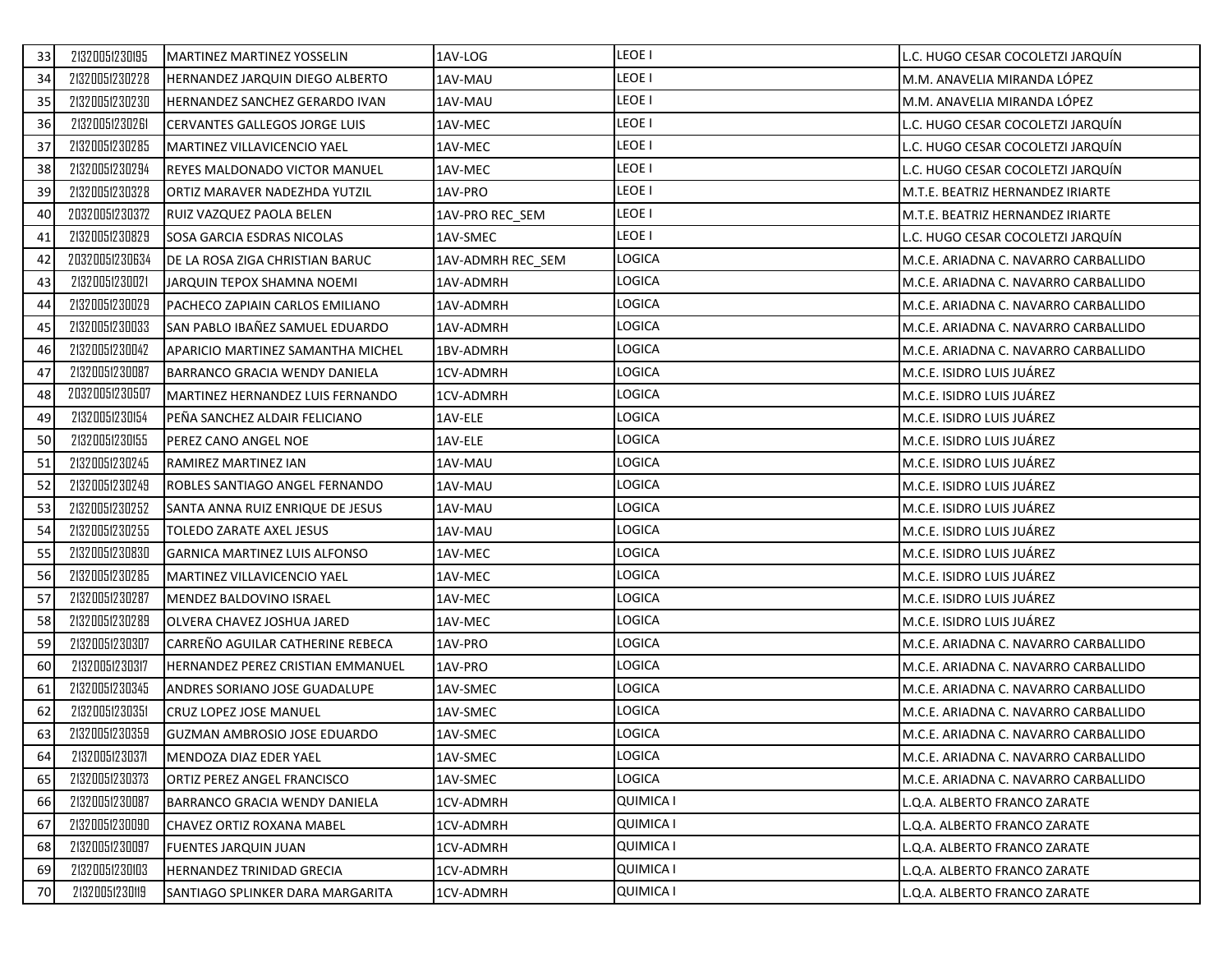| 71 | 21320051230206 | RIVAS MUÑOZ EVELYN CITLALLI                     | 1AV-LOG   | QUIMICA I        | .Q.B. METZTLI EDDA BAUTISTA PÉREZ |
|----|----------------|-------------------------------------------------|-----------|------------------|-----------------------------------|
| 72 | 21320051230228 | <b>HERNANDEZ JARQUIN DIEGO ALBERTO</b>          | 1AV-MAU   | <b>QUIMICA I</b> | ING. GEBER GARCIA LOPEZ           |
| 73 | 21320051230011 | <b>IGALINDO SANTIAGO MICHELL SOLEDAD</b>        | 1AV-ADMRH | <b>TIC</b>       | L.I. RAYMUNDO AQUINO MARTÍNEZ     |
| 74 | 21320051230024 | MARTINEZ CASTAÑEDA NALLELY CONCEPCION 1AV-ADMRH |           | TIC              | L.I. RAYMUNDO AQUINO MARTÍNEZ     |
| 75 | 21320051230029 | PACHECO ZAPIAIN CARLOS EMILIANO                 | 1AV-ADMRH | <b>TIC</b>       | L.I. RAYMUNDO AQUINO MARTÍNEZ     |
| 76 | 21320051230037 | TABOADA CAMACHO MANUEL ALEJANDRO                | 1AV-ADMRH | TIC              | L.I. RAYMUNDO AQUINO MARTÍNEZ     |
| 77 | 21320051230128 | <b>CRUZ REYES LUIS DANIEL</b>                   | 1AV-ELE   | TIC              | L.I. RAYMUNDO AQUINO MARTÍNEZ     |
| 78 | 21320051230129 | CRUZ VELASQUEZ JULIANA GUADALUPE                | 1AV-ELE   | TIC              | L.I. RAYMUNDO AQUINO MARTÍNEZ     |
| 79 | 21320051230144 | <b>JIMENEZ HIDALGO ANGEL GAEL</b>               | 1AV-ELE   | <b>TIC</b>       | L.I. RAYMUNDO AQUINO MARTÍNEZ     |
| 80 | 21320051230150 | <b>MIGUEL FRANCISCO JESUS</b>                   | 1AV-ELE   | <b>TIC</b>       | L.I. RAYMUNDO AQUINO MARTÍNEZ     |
| 81 | 21320051230151 | <b>JOLIVARES VILLANUEVA LUIS FERNANDO</b>       | 1AV-ELE   | <b>TIC</b>       | L.I. RAYMUNDO AQUINO MARTÍNEZ     |
| 82 | 21320051230155 | <b>IPEREZ CANO ANGEL NOE</b>                    | 1AV-ELE   | <b>TIC</b>       | L.I. RAYMUNDO AQUINO MARTÍNEZ     |
| 83 | 21320051230159 | <b>RIOS CORTEZ DAIRA ANDREA</b>                 | 1AV-ELE   | <b>TIC</b>       | L.I. RAYMUNDO AQUINO MARTÍNEZ     |
| 84 | 21320051230165 | <b>SANTIAGO MENDOZA EMMANUEL OBED</b>           | 1AV-ELE   | <b>TIC</b>       | L.I. RAYMUNDO AQUINO MARTÍNEZ     |
| 85 | 21320051230168 | <b>IVICENTE RODRIGUEZ FERNANDO JESUS</b>        | 1AV-ELE   | <b>TIC</b>       | L.I. RAYMUNDO AQUINO MARTÍNEZ     |
| 86 | 21320051230215 | ATILANO NATIVIDAD FERNANDO                      | 1AV-MAU   | <b>TIC</b>       | L.I. JOSÉ LUIS MOTA OJEDA         |
| 87 | 21320051230662 | <b>RUIZ ROBLES JUAN</b>                         | 1AV-MAU   | TIC              | L.I. JOSÉ LUIS MOTA OJEDA         |
| 88 | 21320051230255 | <b>TOLEDO ZARATE AXEL JESUS</b>                 | 1AV-MAU   | <b>TIC</b>       | L.I. JOSÉ LUIS MOTA OJEDA         |
| 89 | 21320051230303 | <b>BARAJAS ROJAS EMILIANO FABRICIO</b>          | 1AV-PRO   | <b>TIC</b>       | I.S.C. LÁZARO HERNÁNDEZ CAMAÑO    |
| 90 | 21320051230307 | <b>I</b> CARREÑO AGUILAR CATHERINE REBECA       | 1AV-PRO   | <b>TIC</b>       | I.S.C. LÁZARO HERNÁNDEZ CAMAÑO    |
| 91 | 21320051230337 | SOSA HERNANDEZ CRISTHIAN EDUARDO                | 1AV-PRO   | <b>TIC</b>       | I.S.C. LÁZARO HERNÁNDEZ CAMAÑO    |

| <b>TERCER SEMESTRE</b> |                 |                                        |                             |                                 |                                     |  |
|------------------------|-----------------|----------------------------------------|-----------------------------|---------------------------------|-------------------------------------|--|
| <b>NP</b>              | NÚM. DE CONTROL | <b>NOMBRE DEL SOLICITANTE</b>          | <b>GRUPO Y ESPECIALIDAD</b> | <b>ASIGNATURA Y/O SUBMÓDULO</b> | <b>DOCENTE</b>                      |  |
|                        | 19320051230699  | <b>GOMEZ SILVA ANGEL DE JESUS</b>      | 3AV-MAU                     | <b>BIOLOGIA</b>                 | M.C. FÁTIMA CATILLEJOS MOGUEL       |  |
|                        | 20320051230283  | YUDHO ANGELES MIRSSA ITZEL             | 3AV-MAU                     | <b>BIOLOGIA</b>                 | M.C. FÁTIMA CATILLEJOS MOGUEL       |  |
|                        | 20320051230285  | <b>ANTONIO VASQUEZ DERICK RAYMUNDO</b> | 3AV-MEC                     | <b>BIOLOGIA</b>                 | M.C. FÁTIMA CATILLEJOS MOGUEL       |  |
|                        | 19320051230531  | RODRIGUEZ JUAREZ JOSE LUIS             | 3AV-SMEC REC SEM            | <b>BIOLOGIA</b>                 | M.C. FÁTIMA CATILLEJOS MOGUEL       |  |
|                        | 20320051230098  | AVENDAÑO BERDEJO LEONARDO              | 3CV-ADMRH                   | <b>ETICA</b>                    | TÉC. DINA R. GARCÍA HERNÁNDEZ       |  |
|                        | 20320051230058  | <b>CRUZ HERNANDEZ NADIA</b>            | 3BV-ADMRH                   | <b>INGLES III</b>               | L.L.E. IGNACIO J. GUERRERO CAMACHO  |  |
|                        | 19320051230699  | <b>GOMEZ SILVA ANGEL DE JESUS</b>      | 3AV-MAU                     | <b>INGLES III</b>               | L.L.E. JOSÉ ESCOBAR SACHIÑAS        |  |
|                        | 20320051230268  | MESINAS CASTRO OMAR NEFTALI            | 3AV-MAU                     | <b>INGLES III</b>               | L.L.E. JOSÉ ESCOBAR SACHIÑAS        |  |
|                        | 20320051230283  | YUDHO ANGELES MIRSSA ITZEL             | 3AV-MAU                     | <b>INGLES III</b>               | L.L.E. JOSÉ ESCOBAR SACHIÑAS        |  |
| 10                     | 20320051230322  | RODRIGUEZ JOSE JESUS EMILIANO          | 3AV-MEC                     | <b>INGLES III</b>               | L.L.E. IGNACIO J. GUERRERO CAMACHO  |  |
| 11                     | 20320061240151  | ORTEGA MALDONADO YOLTZIN EMILIANO      | 3AV-MEC                     | <b>INGLES III</b>               | L.L.E. IGNACIO J. GUERRERO CAMACHO  |  |
| 12                     | 20320051230369  | RAMIREZ MENDEZ PAULINA DANALAY         | 3AV-PRO                     | <b>INGLES III</b>               | L.L.E. IGNACIO J. GUERRERO CAMACHO  |  |
| 13                     | 20320051230184  | RAMIREZ NOGALES ANDRIK OLIVER          | 3AV-ELE                     | <b>IGEOMETRIA ANALITICA</b>     | ING. EDUARDO SALAZAR BARRÓN         |  |
| 14                     | 20320051230268  | MESINAS CASTRO OMAR NEFTALI            | 3AV-MAU                     | <b>IGEOMETRIA ANALITICA</b>     | ING. MARCO ANTONIO MARTINEZ VELAZCO |  |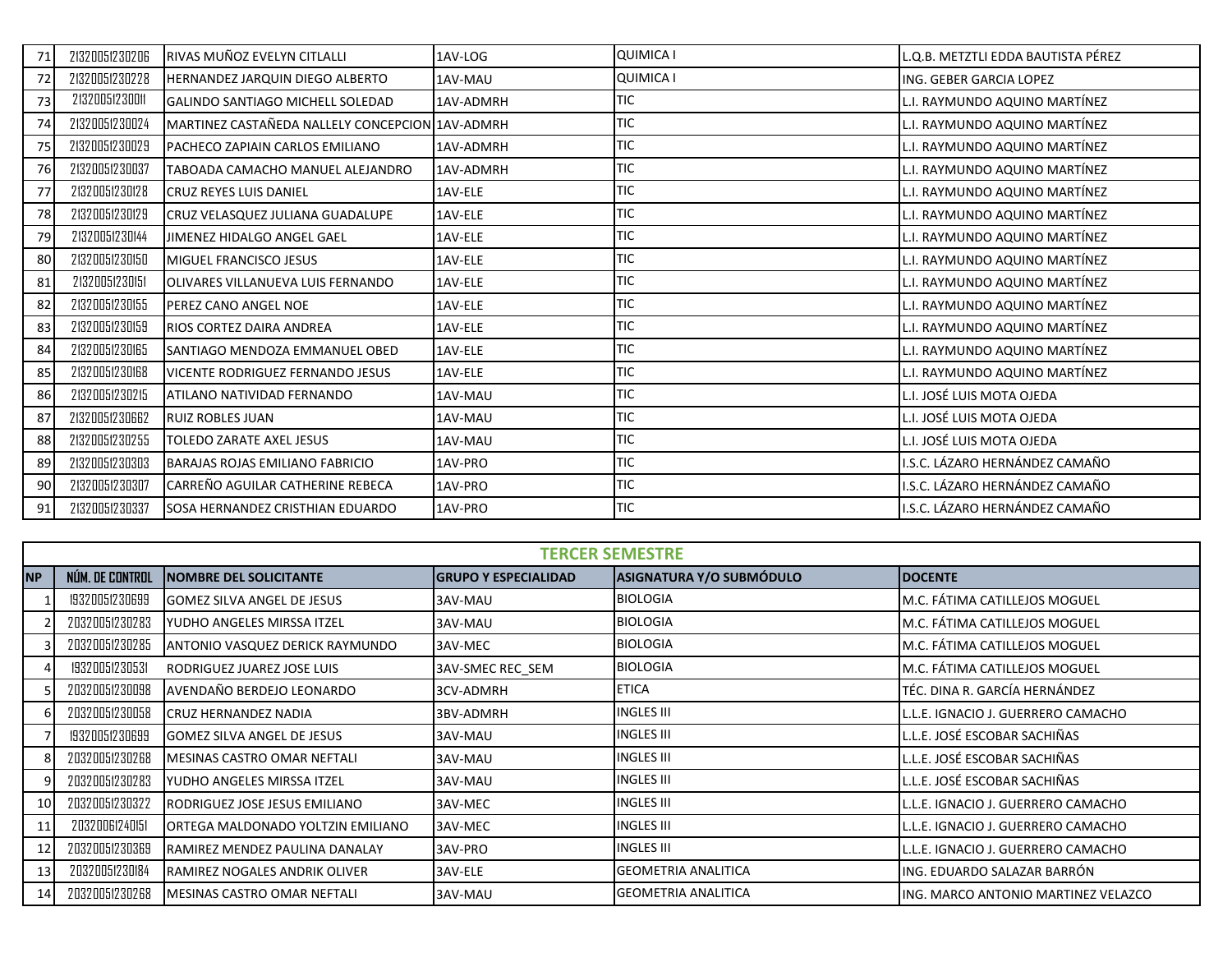| 15 | 20320051230369 | <b>RAMIREZ MENDEZ PAULINA DANALAY</b>   | 3AV-PRO                | <b>GEOMETRIA ANALITICA</b>                      | IING. MARCO ANTONIO MARTINEZ VELAZCO             |
|----|----------------|-----------------------------------------|------------------------|-------------------------------------------------|--------------------------------------------------|
|    |                |                                         |                        | <b>S1</b> - REALIZA EL PROCESO DE ADMISIÓN Y    |                                                  |
| 16 | 20320051230013 | <b>CRUZ PEREZ PAMELA</b>                | 3AV-ADMRH              | <b>EMPLEO</b>                                   | M.A. AUREA JUDITH VICENTE PINACHO                |
|    |                |                                         |                        | <b>S2 - CONTRIBUYE A LA INTEGRACIÓN Y</b>       |                                                  |
| 17 | 20320051230091 | <b>ISANTIAGO FLORES WENDY ESMERALDA</b> | 3BV-ADMRH              | DESARROLLO DEL PERSONAL EN LA                   |                                                  |
|    |                |                                         |                        | ORGANIZACIÓN                                    | <b>I</b> M.E.D. GUSTAVO AZAREEL DIAZ JIMENEZ     |
|    |                |                                         |                        | <b>S2</b> - CONTRIBUYE A LA INTEGRACIÓN Y       |                                                  |
| 18 | 19320051230246 | <b>HERNANDEZ REYES ELIA JANETH</b>      | 3CV-ADMRH              | DESARROLLO DEL PERSONAL EN LA                   |                                                  |
|    |                |                                         |                        | ORGANIZACIÓN                                    | M.A. SAGRARIO PATRICIA MARISCAL MARTINEZ         |
|    |                |                                         |                        | <b>S2</b> - CONTRIBUYE A LA INTEGRACIÓN Y       |                                                  |
| 19 | 19320051230850 | <b>IPEREZ REYES XIMENA YULIANA</b>      | <b>3CV-ADMRH</b>       | DESARROLLO DEL PERSONAL EN LA                   |                                                  |
|    |                |                                         |                        | ORGANIZACIÓN                                    | <b>IM.A. SAGRARIO PATRICIA MARISCAL MARTINEZ</b> |
|    |                |                                         |                        | <b>S2</b> - ELABORA PIEZAS MECÁNICAS EN TORNO Y |                                                  |
| 20 | 20320051230175 | <b>IMARTINEZ JIMENEZ LUIS MARIO</b>     | 3AV-ELE                | <b>FRESADORA</b>                                | <b>ING. OMAR PEREZ PEREZ</b>                     |
|    |                |                                         |                        | <b>S2</b> - ORGANIZA OPERACIONES Y ESPACIOS DEL |                                                  |
| 21 | 20320051230210 | <b>HERNANDEZ MENDEZ CARMEN ILIANA</b>   | 3AV-LOG                | ALMACÉN                                         | L.C.P GABRIELA BERNARDINO IBAÑEZ                 |
|    |                |                                         |                        | <b>S3</b> - GESTIONA EL PROCESO DEL SERVICIO DE |                                                  |
| 22 | 20320051230210 | <b>HERNANDEZ MENDEZ CARMEN ILIANA</b>   | 3AV-LOG                | <b>ALMACENAJE</b>                               | L.C.P GABRIELA BERNARDINO IBAÑEZ                 |
|    |                |                                         |                        | <b>S3</b> - GESTIONA EL PROCESO DEL SERVICIO DE |                                                  |
| 23 | 20320051230222 | MATIAS VASQUEZ ALAN JOSUE               | 3AV-LOG                | ALMACENAJE                                      | L.C.P GABRIELA BERNARDINO IBAÑEZ                 |
|    |                |                                         |                        | S2 - APLICA LA METODOLOGÍA DE DESARROLLO        |                                                  |
| 24 | 19320051230849 | <b>LOPEZ CUEVAS JOCELYN DEL CARMEN</b>  | <b>3AV-PRO REC SEM</b> | RÁPIDO DE APLICACIONES CON PROGRAMACIÓN         |                                                  |
|    |                |                                         |                        | <b>ORIENTADA A EVENTOS</b>                      | <b>IM.C.C. SILVIA CISNEROS LOPEZ</b>             |
|    |                |                                         |                        | <b>IS1 - APLICA LA METODOLOGÍA ESPIRAL CON</b>  |                                                  |
| 25 | 20320051230382 | <b>IYESCAS MENDEZ KEYRI SAYURI</b>      | 3°AV-PRO               | PROGRAMACIÓN ORIENTADA A OBJETOS                | M.A. ROMEO EDGAR ARISTA ANGELES                  |

|           | <b>QUINTO SEMESTRE</b> |                                       |                             |                          |                             |  |  |
|-----------|------------------------|---------------------------------------|-----------------------------|--------------------------|-----------------------------|--|--|
| <b>NP</b> | NÚM. DE CONTROL        | <b>NOMBRE DEL SOLICITANTE</b>         | <b>GRUPO Y ESPECIALIDAD</b> | ASIGNATURA Y/O SUBMÓDULO | <b>DOCENTE</b>              |  |  |
|           | 18320051230141         | CABALLERO GARCIA DOLORES ELENA        | 5AV-MAU                     | <b>CALCULO INTEGRAL</b>  | ING. VÍCTOR A. MUÑOZ CHÁVEZ |  |  |
|           | 19320051230380         | MARTINEZ CRUZ JORGE ALEJANDRO         | 5AV-MAU                     | CALCULO INTEGRAL         | ING. VÍCTOR A. MUÑOZ CHÁVEZ |  |  |
|           | 18320051230280         | <b>CRUZ ALAVEZ OSCAR DANIEL</b>       | 5AV-MEC                     | CALCULO INTEGRAL         | ING. VÍCTOR A. MUÑOZ CHÁVEZ |  |  |
|           | 18320051230726         | MONTESINOS JUAREZ LEONEL IVAN         | 5AV-MEC                     | CALCULO INTEGRAL         | ING. VÍCTOR A. MUÑOZ CHÁVEZ |  |  |
|           | 19320051230450         | ALVAREZ MORA JORDI MOISES             | 5AV-PRO                     | CALCULO INTEGRAL         | ING. VÍCTOR A. MUÑOZ CHÁVEZ |  |  |
|           | 19320051230453         | IANTONIO HERNANDEZ MAURICIO           | 5AV-PRO                     | CALCULO INTEGRAL         | ING. VÍCTOR A. MUÑOZ CHÁVEZ |  |  |
|           | 19320051230472         | LOPEZ CORTES EDGAR ERUBIEL            | 5AV-PRO                     | CALCULO INTEGRAL         | ING. VÍCTOR A. MUÑOZ CHÁVEZ |  |  |
|           | 19320051230487         | RUIZ CRUZ CRISTIAN DONNET             | 5AV-PRO                     | CALCULO INTEGRAL         | ING. VÍCTOR A. MUÑOZ CHÁVEZ |  |  |
| 9         | 19320051230497         | CANSECO URBIETA CRISTIAN GIOVANNI     | 5AV-SMEC                    | <b>CALCULO INTEGRAL</b>  | ING. VÍCTOR A. MUÑOZ CHÁVEZ |  |  |
| <b>10</b> | 19320051230836         | CIZAÑA LUNA CRISTAL MADALIN           | 5AV-SMEC                    | CALCULO INTEGRAL         | ING. VÍCTOR A. MUÑOZ CHÁVEZ |  |  |
| 11        | 18320051230381         | <b>I</b> GALLARDO GARCIA ABRIL GISELA | 5AV-SMEC                    | <b>CALCULO INTEGRAL</b>  | ING. VÍCTOR A. MUÑOZ CHÁVEZ |  |  |
| 12        | 18320051230393         | MARTINEZ JOSHY ERIK                   | 5AV-SMEC                    | CALCULO INTEGRAL         | ING. VÍCTOR A. MUÑOZ CHÁVEZ |  |  |
| 13        | 19320051230526         | <b>RAMOS RAMIREZ LUDIVINA LISBETH</b> | 5AV-SMEC                    | <b>CALCULO INTEGRAL</b>  | ING. VÍCTOR A. MUÑOZ CHÁVEZ |  |  |